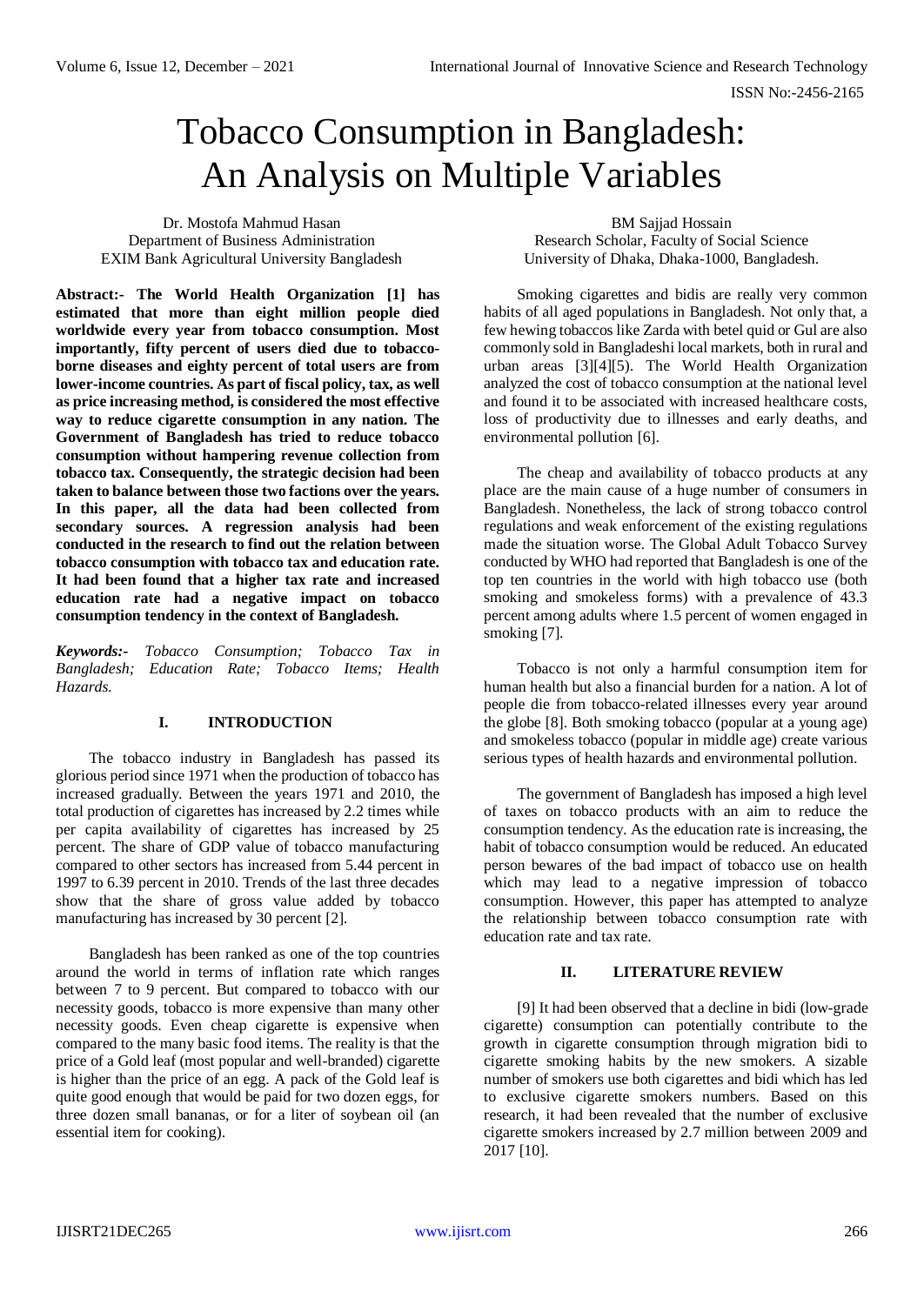ISSN No:-2456-2165

The researchers had discovered that tax earnings from cigarettes is high but achievement in the healthcare sector is negligible that might be gained from reduction in cigarette consumption in Bangladesh. The research had observed the change in overall tax structure and changes in cigarette taxes and prices. It studied the consumption of different tobacco products between the years 2009 and 2017 after examining both the demand and supply-side factors in the cigarette market in Bangladesh.

Tax structure in Bangladesh had been studied [11] and found multi-tiered complex excise. The research had found that the complexity of the cigarette market is different and the widening price differential among brands is mainly responsible for this. Demand for cigarettes has been increasing in the last few years due to this market structure with respect to price, quality, and branding.

British American Tobacco recognized the role of volume growth in spurring higher portability, alongside the contributions of the better brand mix, price increases by government order, cost savings, and productivity growth. British American Tobacco from cigarette sales 121% higher compared between 2009 and 2016, from 3.84 to 8.47 billion BDT in between 2009 and 2018 prices [12]. Research had been associated and from there it had been suggested that an increase in the affaffordability of cigarettes relative to bidis has driven this migration of bidi smokers to cigarettes [13].

Tobacco is one of the leading causes of disability and death around the globe. Over a million pounds of toxic chemicals are released by tobacco products. [14] It had been studied to explore the effects of tobacco toxicants on human health and environmental pollution. The study had assessed the knowledge about toxicant content in tobacco and the health and environmental hazards of tobacco use.

A few researches have been found on the tobacco industry that discussed consumption rate with its related other factors. Mostly are about the consumer categories, user preference, market share, probability of the firms, brand available in the market, etc. This paper has found this gap and conducted a regression analysis of tobacco consumption rate with education rate and tobacco tax rate settled by the government.

# **III. METHODOLOGY**

#### *A. Data Source*

The researchers used secondary data related to this study and data for the fiscal year 2007-08 to 2019-2020.

#### *B. Data Analysis Techniques*

The secondary data has been analyzed in SPSS 16.00 version and descriptive statistics and multiple linear regression was used to analyze the effect of the variables.

### *C. Dependent variable*

Smoking rate (15+) was used as dependent variable for this study.

#### *D. Independent Variable*

Education rate and tax on tobacco were used as independent variables.

#### *E. Multiple Linear Regression*

The multiple linear regression model is applied to determine the relationship between a dependent variable and one or more independent variables. The general form of the regression model is

$$
y = \beta_0 + \beta_1 x_1 + \beta_2 x_2 + \beta_3 x_3 + \dots + \beta_k x_k + \varepsilon \quad (1)
$$

Where y the dependent is variable,  $\beta_0$  is the intercept,  $x_1$  to  $x_k$  are the independent variables,  $\beta_1$  to  $\beta_k$  is the change in  $y$  for each one increment change in the independent variables, and  $\varepsilon$  is the disturbances. Therefore, the ordinary least square fitted model from (1) is given by

$$
\hat{y} = \hat{\beta}_0 + \hat{\beta}_1 x_1 + \hat{\beta}_2 x_2
$$

 $\hat{y}$  is the predicted value of the dependent variabley,  $\hat{\beta}_0$  is the intercept,  $x_1$  to  $x_2$  are the independent variables,  $\hat{\beta}_1$  to  $\hat{\beta}_2$ is the estimated value of  $\beta_1$  to  $\beta_2$ .

Since the variables are measured in different units, so we used standardized partial regression coefficients which is measured by

$$
\hat{\beta}_k = \frac{s_k}{s_y}
$$

Where,  $s_k$  is the standard deviation of the k'th independent variable and  $s<sub>v</sub>$  is the standard deviation of the dependent variable.

## **IV. RESULTS AND DISCUSSION**

There are numerous macroeconomic variables that affect Smoking rate. Here, we used some selected variables which are given in table 1. Where it is observed that with the passes of the year smoking rate is declining, on the contrary, tax rate on tobacco increasing and education rate is increasing day by day.

## *A. Graphical Analysis*

Figure 1 clearly demonstrate that throughout the considered period smoking rate curve has been declining, on the other hand, tax rate curve and education rate curve are in upward move, implying that there exists a negative relation between dependent and independent variables.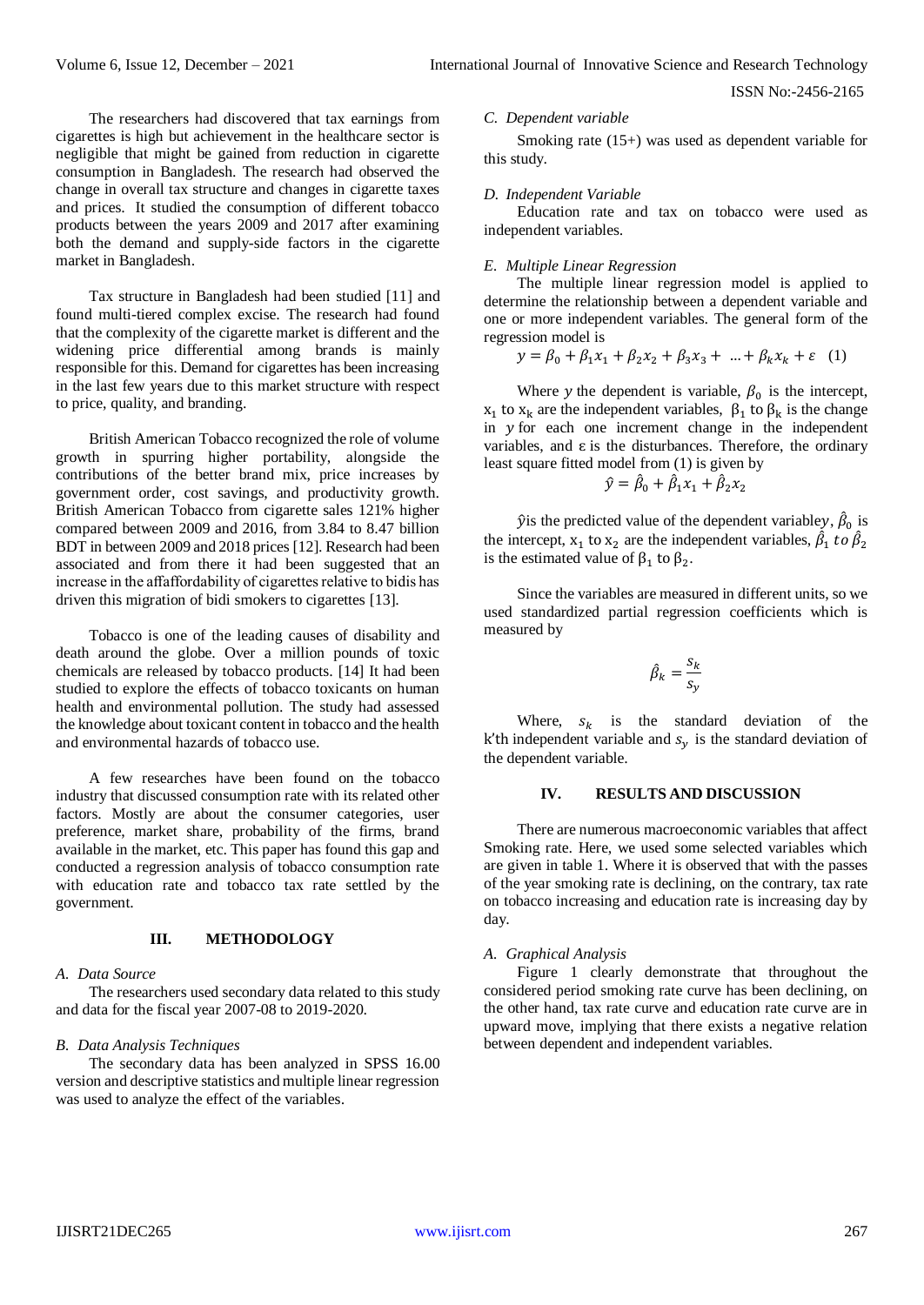## ISSN No:-2456-2165

| Year    | <b>Smoking</b><br>Rate $(15+)$ | <b>Tax Rate on</b><br><b>Tobacco</b> | <b>Education</b><br>Rate |  |
|---------|--------------------------------|--------------------------------------|--------------------------|--|
| 2007-08 | 45.50                          | 49.00                                | 46.66                    |  |
| 2008-09 | $45.00*$                       | 49.00                                | 49.00*                   |  |
| 2009-10 | $44.00*$                       | 49.00                                | 52.00*                   |  |
| 2010-11 | 43.50                          | 50.00                                | $56.00*$                 |  |
| 2011-12 | $43.00*$                       | 52.25                                | 58.77                    |  |
| 2012-13 | 42.30                          | 53.75                                | 57.86                    |  |
| 2013-14 | $41.70*$                       | 53.75                                | 61.02                    |  |
| 2014-15 | 41.10                          | 56.25                                | 61.09                    |  |
| 2015-16 | $40.60*$                       | 58.75                                | 65.14                    |  |
| 2016-17 | 40.10                          | 60.00                                | 72.76                    |  |
| 2017-18 | $39.60*$                       | 61.25                                | 72.89                    |  |
| 2018-19 | 39.10                          | 62.50                                | 73.91                    |  |
| 2019-20 | 38.00 <sup>*</sup>             | 62.50                                | 74.68                    |  |

Table 1: Smoking Rate (15+), tax rate on tobacco and education rate in Bangladesh from 2007-08 to 2019-20 Source:  $[15] & [16]$  \* used simple forecasting method



Fig 1: Scatter plot of smoking Rate (15+), tax rate on tobacco and education rate in Bangladesh from 2007-08 to 2019-20 *Source: Authors calculation from collected data*



Fig 2: Scatter plot of smoking Rate (15+) and tax rate on tobacco in Bangladesh from 2007-08 to 2019-20 *Source: Authors calculation from collected data*

In figure 2, it is observed that day by day tax rate is increasing and smoking rate in decreasing.



Fig 3: Scatter plot of smoking Rate (15+) and education rate in Bangladesh from 2007-08 to 2019-20 *Source: Authors calculation from collected data*

Figure 3 indicates that smoking rate gradually decreased with increasing education rate.

## *C. Correlation Analysis*

| <b>Factors</b>        | Pearson r |  |  |
|-----------------------|-----------|--|--|
| Tax rate on tobacco   | $-0.973$  |  |  |
| <b>Education</b> rate | $-0.975$  |  |  |

Table 2: Correlation of tax rate on tobacco and education rate with smoking Rate (15+)

*Source: Authors calculation from collected data*

Table 2 reveals that both tax rate on tobacco and education rate are very close to perfect negatively correlated with the dependent variable smoking rate. That is, with the increasing of the tax rate on tobacco and education rate smoking rate decreases.

*D. Multiple Linear Regression Model For Smoking Rate*

| Sources of<br><b>Variation</b> | DF | <b>SS</b> | <b>MS</b> | value  | value |
|--------------------------------|----|-----------|-----------|--------|-------|
| Regression                     | 2  | 62.36     | 31.183    | 130.79 | .000  |
|                                |    |           |           |        |       |
| Residual                       | 10 | 2.384     | .238      |        |       |
| Total                          | 12 | 64.74     |           |        |       |
|                                |    |           |           |        |       |

Table 3: Testing overall significance of the regression model *Source: Authors calculation from collected data*

Table 3 explains that tax rate on tobacco and education rate are jointly significant with smoking rate at 5% level of significance.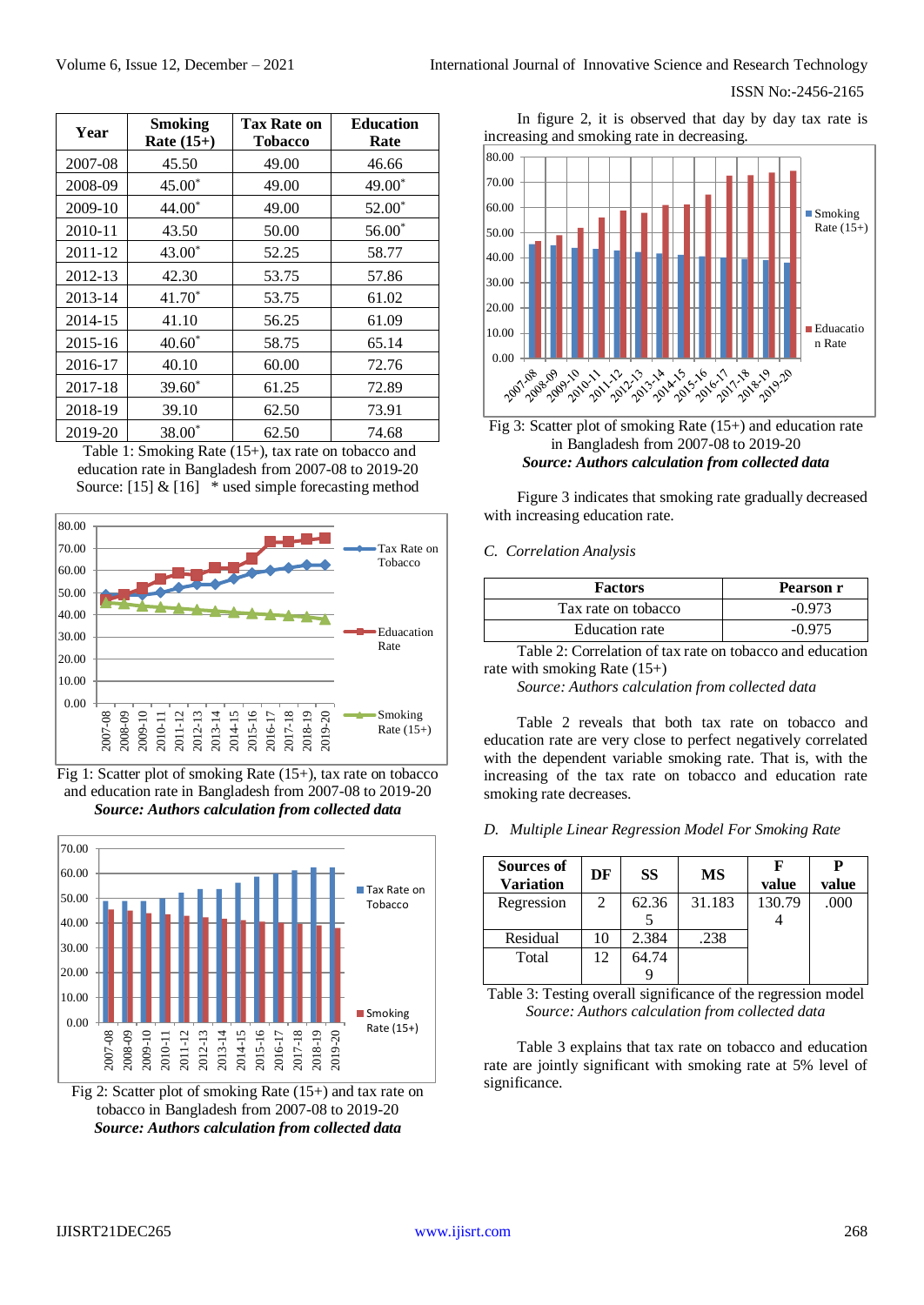is,

ISSN No:-2456-2165

| <b>Sources of Variation</b>                                      | Coefficients | <b>Std. Error</b> | t value  | <b>P</b> value | 95% CI   |        |
|------------------------------------------------------------------|--------------|-------------------|----------|----------------|----------|--------|
|                                                                  |              |                   |          |                | Lower    | Upper  |
| Intercept                                                        | 60.732       | 2.635             | 23.049   | .000           | 54.861   | 66.603 |
| <b>Education Rate</b>                                            | $-.130$      | .060              | $-2.150$ | .057           | $-.265$  | .005   |
| Tax rate on tobacco                                              | $-.198$      | 110               | $-1.792$ | .103           | $-0.443$ | .048   |
| Table 4: Testing individual significance of the regression model |              |                   |          |                |          |        |

 $R = 0.981, R^2 = 0.963$  and  $R^2_{\text{adj}} = 0.956$ 

*Source: Authors calculation from collected data*

From the table 4, the estimated model for Smoking Rate

 $Smoking$  Rate = 60.732 – .130Education Rate − 0.198

Education rate is negatively associated with Smoking rate and the coefficient -.130 indicates that one standard deviation increase in education rate would lead to .130 standard deviation decrease in smoking rate.

Tax rate on tobacco is also negatively associated with Smoking rate and the coefficient -0.198 indicates that one standard deviation (increase) change in tax rate on tobacco would lead to 0.198 standard deviation decrease in Smoking rate.

All the independent variables (Education rate and tax rate on tobacco) are statistically significant at 5% level of significance. That means, Education rate and tax rate on tobacco jointly influence on smoking rate but individually they are not significant at 5% level of significance.

Adjusted R-square value 0.956 indicates that 95.6%% of the total variation of smoking rate is explained by the education rate and tax rate on tobacco, i.e., this model is very good enough in predicting the dependent variable smoking rate.

Conclusively, both the independent variables (tax rate on tobacco and education rate) show joint negative effect on the dependent variable (smoking rate), that means with increasing tax rate on tobacco and education rate, the smoking rate is decreasing. But individually single variable (none of those two variables) is not being significant enough to influence on smoking rate. Therefore, from the study it may be concluded that to minimize the smoking rate, both tax rate on tobacco and education rate are to be increased day by day up to the optimal level.

# **V. CONCLUSION**

Tobacco consumption is highly dependent on the tax rate and education. The research has found that a tax on tobacco may control the market. The government is responsible to introduce laws and regulations and for taking measures to enforce the laws regarding any harmful issues. In the context of Bangladesh, the government wants to control the use of tobacco but without hampering one of the largest sources of revenue from this sector. Rules have been established for two decades to reduce smoking in public places, especially on

public vehicles. However, still, there is an option to increase the tax rate on tobacco products, for both importation and purchase. As education builds the nation by creating awareness. It is also found that a higher education rate has led to having a reduction in tobacco consumption in the context of the Bangladeshi tobacco market. Threfore, we should be more tactful in setting policy to increase education rate as well as Cigarette tax rates should have been set at an optimal level to help limit tobacco consumption.

# **REFERENCES**

- [1]. World Health Organization (WHO). World Health Statistics 2021 (Monitoring Health for the SDGs) 2021.
- [2]. American Urological Association (AUA) Annual Scientific Report May 14 - 19, 2011; Washington, DC, 2011
- [3]. Choudhury, K., Hanifi, S.M.A., Mahmood, S.S., Bhuiya, A., Sociodemographic characteristics of tobacco consumers in a rural area of Bangladesh. *J Health Popul Nutr*, 25: 456-464, 2007.
- [4]. Khan, M.M.H., Khandoker, A., Kabir, M.A., Kabir, M., Mori, M.,. Tobacco consumption and its association with illicit drug use among men in Bangladesh. Addiction, 101: 1178-1186, 2006.
- [5]. Rahman, M., Chowdhury, A.S., Fukui, T., Hira, K., Shimbo, T. Association of thromboangiitis obliterans with cigarette and bidi smoking in Bangladesh: a casecontrol study. *Int J Epidemiol,* 29: 266-270, 2000.
- [6]. World Health Organization (WHO). Impact of tobaccorelated illnesses in Bangladesh. Dhaka: World Health Organization, 2005.
- [7]. Global Adult Tobacco Survey (GATS). World Health Organization and Government of the People's Republic of Bangladesh Joint Project. Dhaka, Bangladesh, 2009.
- [8]. American Lung Association (ALA). Overall Tobacco Trends. a web post. Retrieved on 10 August 2021 from the web-side link: [https://www.lung.org/research/overall-tobacco-trends,](https://www.lung.org/research/overall-tobacco-trends) 2020
- [9]. Nargis. N., Ruthbah, U.H., Hussain, A.K.M.G., Fong, G.T., Huq, I., Ashiquzzaman, S.M. The price sensitivity of cigarette consumption in Bangladesh: evidence from the International Tobacco Control (ITC) Bangladesh wave 1 (2009) and wave 2 (2010) surveys. *Tobacco Control*. 2014 Mar;23 Suppl 1:i39–47. doi: 10.1136/tobaccocontrol-2012-050835 PMID: 24105828, 2014.